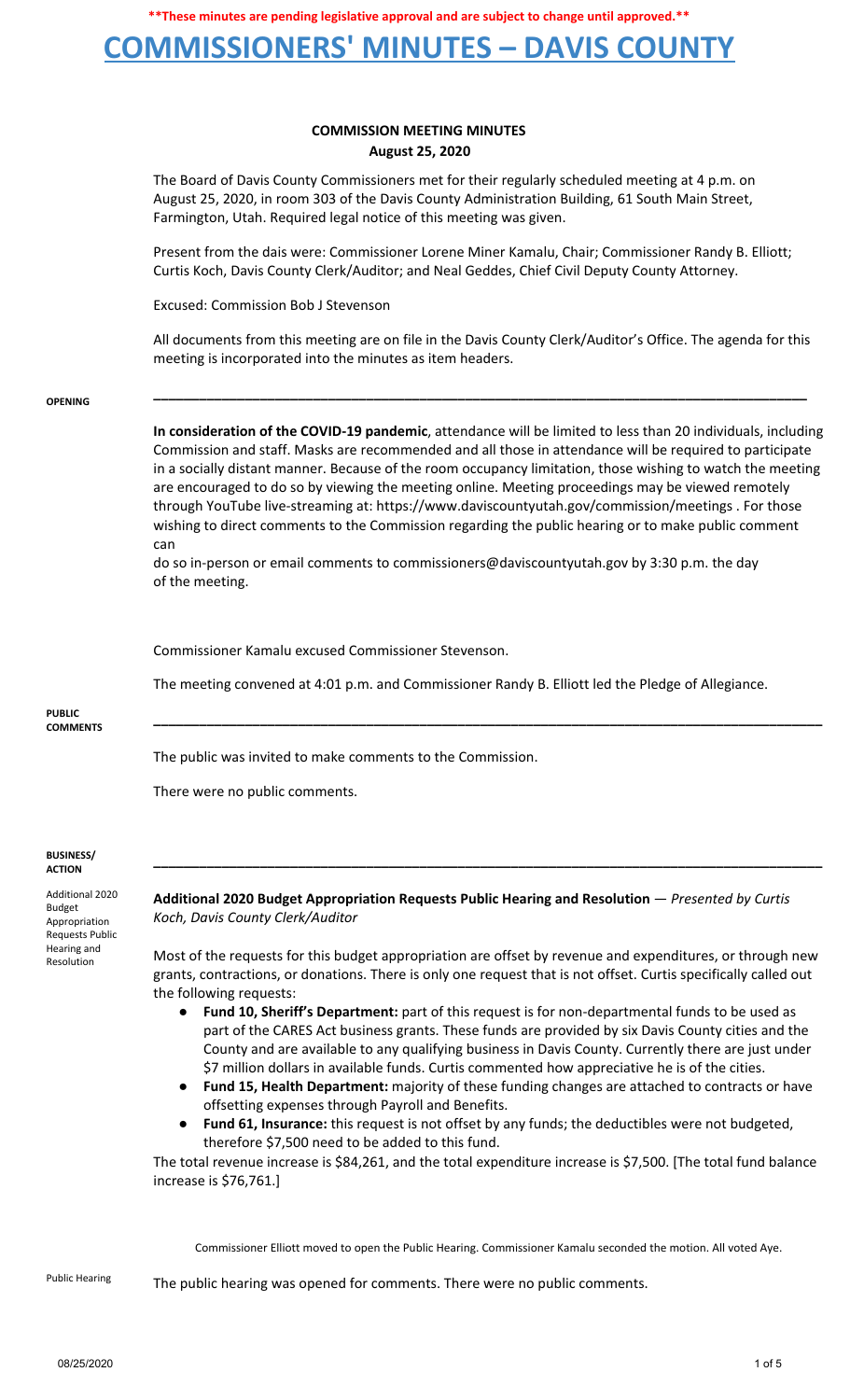# **COMMISSIONERS' MINUTES – DAVIS COUNTY**

Resolution #2020-454 to adopt additional 2020 budget appropriation requests

**Resolution #2020-454 to adopt additional 2020 budget appropriation requests**, **requests funded by new revenues and monies unspent from prior years** — *Presented by Curtis Koch, Davis County Clerk/Auditor*

See above for the presentation of the resolution.

A motion was made to close the public hearing and approve the resolution.

Motion to Approve: Com. Elliott Seconded: Com. Kamalu All voted Aye

| Agreement<br>#2020-454 with<br>Landmark<br>Companies Inc.<br>to do work at<br>the Legacy<br><b>Events Center</b>           | Agreement #2020-454 with Landmark Companies Inc. to install concrete, permanent access ramp,<br>electrical and data floor boxes in Legacy Events Center arena - Presented by Commissioner Lorene M.<br>Kamalu                                       |
|----------------------------------------------------------------------------------------------------------------------------|-----------------------------------------------------------------------------------------------------------------------------------------------------------------------------------------------------------------------------------------------------|
|                                                                                                                            | The contract period is 08/25/2020 to 11/30/2020. The payable amount is \$399,030.19.                                                                                                                                                                |
| Customer<br>Application<br>#2020-456 for<br>McKesson to<br>update files and<br>increase credit<br>limit                    | Customer Application #2020-456 for McKesson Corporation to update files and increase credit limit for<br>Davis County Health Department to purchase vaccines and supplies - Presented by Commissioner Lorene<br>Miner Kamalu                        |
|                                                                                                                            | McKesson, the current vendor, needs an updated application to update their files and to increase the credit<br>limit for Davis County. The contract period begins 08/25/2020. There is no financial information.                                    |
| Agreement<br>#2020-457 with<br>Rocky Mountain<br>Power for<br>electric service<br>for car charging                         | Agreement #2020-457 with Rocky Mountain Power for electric service for car charging station at Health<br>Department - Presented by Commissioner Lorene Miner Kamalu                                                                                 |
|                                                                                                                            | The contract period is 08/25/2020 to 08/24/2025. The payable amount is an advance of \$852.76 and<br>minimum monthly billings.                                                                                                                      |
| Agreement<br>#2020-458 for<br>tobacco<br>prevention and<br>control activities<br>funding                                   | Agreement #2020-458 with Utah Department of Health for funding to complete tobacco prevention and<br>control activities within local health district - Presented by Commissioner Lorene Miner Kamalu                                                |
|                                                                                                                            | The contract period is 07/01/2020 to 06/30/2021. The payable and receivable amount is \$635,724.49.                                                                                                                                                 |
| Amendment<br>#2019-525-A for<br>additional WIC<br>Program funding<br>for NSA to Year<br>1                                  | Amendment #2019-525-A with Utah Department of Health for additional Women, Infants, and Children<br>(WIC) Program funding for Nutrition Services and Administration (NSA) to Year 1 – Presented by<br>Commissioner Lorene Miner Kamalu              |
|                                                                                                                            | The contract period is 08/01/2020 to 09/30/2024. The receivable amount is \$8,317.                                                                                                                                                                  |
| Agreement<br>#2020-459 to<br>provide legal<br>education<br>presentations<br>and legal<br>assistance to<br>senior residents | Agreement #2020-459 with Utah Legal Services to provide legal education presentations and legal<br>assistance to senior residents in accordance with the Older Americans Act requirements - Presented by<br><b>Commissioner Lorene Miner Kamalu</b> |
|                                                                                                                            | The contract period is 07/01/2020 to 06/30/2021. The payable amount is \$7,240.                                                                                                                                                                     |
| Agreement<br>#2020-460 with                                                                                                | Agreement #2020-460 with Wasatch Front Regional Council (WFRC) for Letter of Concurrence for Davis                                                                                                                                                  |

#2020-460 with WFRC for Letter of Concurrence for Davis County's

**County's participation in West Davis Corridor Land Use Analysis** — *Presented by Commissioner Lorene Miner Kamalu*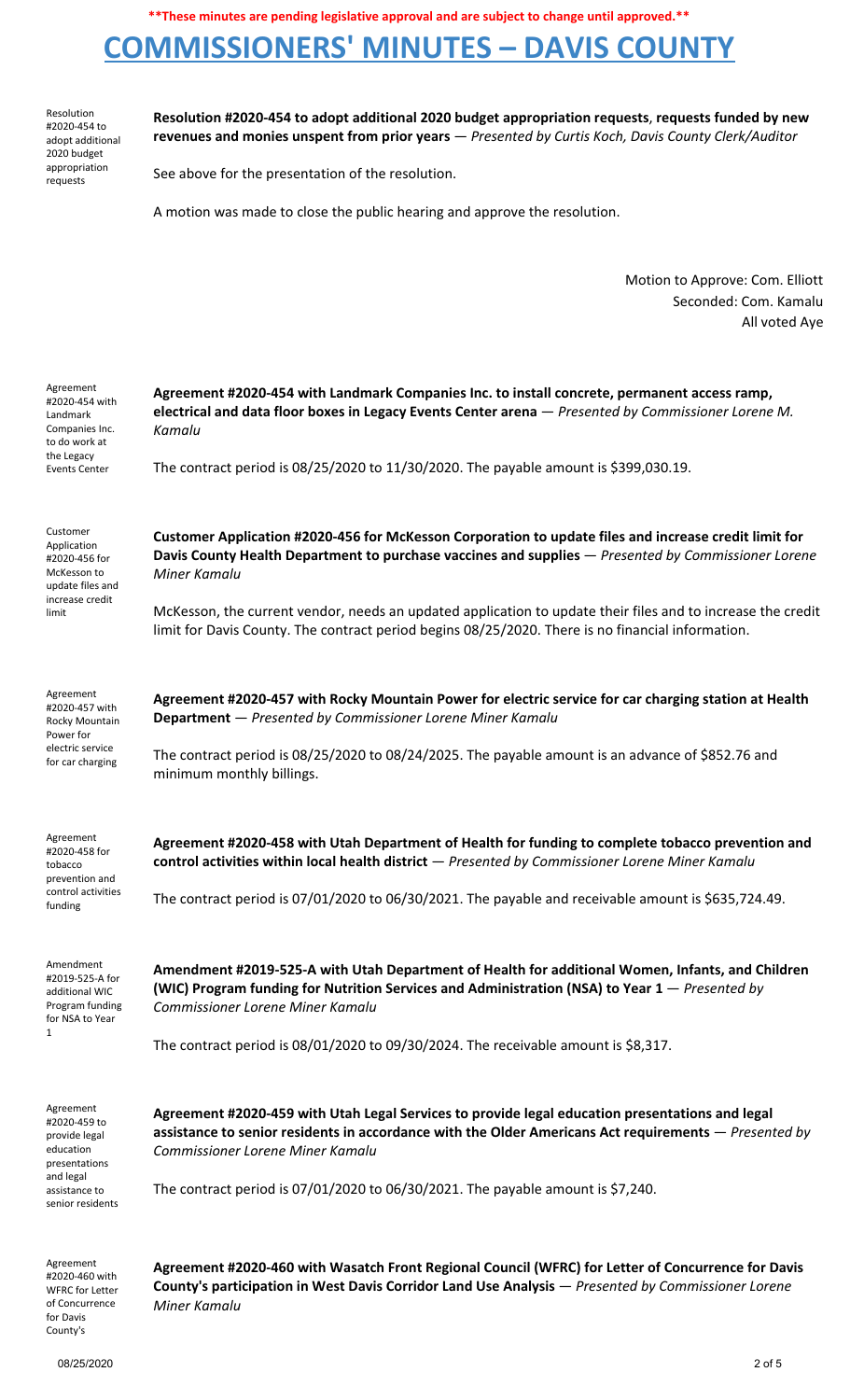# **COMMISSIONERS' MINUTES – DAVIS COUNTY**

| participation in<br><b>West Davis</b><br>Corridor Land<br>Use Analysis                                       | This is a formal agreement between the WFRC and Davis County for a land use study on the West Davis<br>Corridor. Syracuse, West Point, Layton, Kaysville, and Farmington are also participating in the study. This<br>study is part of an awarded grant from the Transportation Land Connection (TLC). The contract period is<br>08/25/2020 to 06/30/2021. There is no financial information.                                                                                              |
|--------------------------------------------------------------------------------------------------------------|--------------------------------------------------------------------------------------------------------------------------------------------------------------------------------------------------------------------------------------------------------------------------------------------------------------------------------------------------------------------------------------------------------------------------------------------------------------------------------------------|
| Interlocal<br>Agreement<br>#2020-461 with<br><b>Farmington City</b><br>to receive CARES<br><b>Act Funds</b>  | Interlocal Agreement #2020-461 with Farmington City to receive 50 percent of Tranche 1 CARES Act Funds<br>to help fund the Davis CARES Business Grant Program - Presented by Commissioner Lorene Miner Kamalu<br>This is the first distribution of the CARES Act funds. This act has been discussed previously and the<br>Commission expressed their gratitude to each of the contributing cities. The contract period is 08/25/2020<br>to 11/30/2020. The receivable amount is \$362,899. |
| Interlocal<br>Agreement<br>#2020-462 with<br>Syracuse City to<br>receive CARES<br><b>Act Funds</b>           | Interlocal Agreement #2020-462 with Syracuse City to receive 50 percent of Tranche 1 CARES Act Funds to<br>help fund the Davis CARES Business Grant Program - Presented by Commissioner Lorene Miner Kamalu<br>The contract period is $08/25/2020$ to $11/30/2020$ . The receivable amount is \$450,000.                                                                                                                                                                                   |
| Interlocal<br>Agreement<br>#2020-463 with<br><b>Woods Cross</b><br>City to receive<br><b>CARES Act Funds</b> | Interlocal Agreement #2020-463 with Woods Cross City to receive 50 percent of Tranche 1 CARES Act<br>Funds to help fund the Davis CARES Business Grant Program - Presented by Commissioner Lorene Miner<br>Kamalu<br>The contract period is $08/25/2020$ to $11/30/2020$ . The receivable amount is \$167,690.                                                                                                                                                                             |
| Agreement<br>#2020-464 with<br>Crossroads of<br>the West for a<br>gun and ammo<br>tradeshow                  | Agreement #2020-464 with Crossroads of the West for rental space at Legacy Events Center for a gun and<br>ammo tradeshow - Presented by Commissioner Lorene Miner Kamalu<br>The contract period is $11/18/2020$ to $11/21/2020$ . The receivable amount is \$3,790.40.                                                                                                                                                                                                                     |
| Agreement<br>2020-465 with<br>Salt Lake<br>Premier Pigeon<br>for a Regional<br>Pigeon Show                   | Agreement #2020-465 with Salt Lake Premier Pigeon Show for space rental at Legacy Events Center for a<br>Regional Pigeon Show - Presented by Commissioner Lorene Miner Kamalu<br>The contract period is $11/12/2020$ to $11/14/2020$ . The receivable amount is \$2,163.                                                                                                                                                                                                                   |
| Agreement<br>#2020-466 with<br>Simple Treasures<br>for a craft<br>boutique show                              | Agreement #2020-466 with Simple Treasures for rental space at Legacy Events Center for a craft boutique<br>show - Presented by Commissioner Lorene Miner Kamalu<br>The contract period is $09/14/2020$ to $09/19/2020$ . The receivable amount is \$3,488.50.                                                                                                                                                                                                                              |
| Agreement<br>#2020-467 with<br><b>USA Wrestling</b><br>Utah for a<br>regional<br>wrestling<br>tournament     | Agreement #2020-467 with USA Wrestling Utah for rental space at Legacy Events Center for a regional<br>wrestling tournament - Presented by Commissioner Lorene Miner Kamalu<br>This event will bring in over 3,400 people with half of the attendees from outside of Davis County. The<br>contract period is 11/25/2020 to 11/28/2020. The receivable amount is \$2,157.85.                                                                                                                |
| <b>Summary List</b><br>#2020-468 of 21<br>agreements of<br>rental spaces for<br>events                       | Summary List #2020-468 of 21 agreements of rental spaces for events at Legacy Events Center as of<br>August 17, 2020 - Presented by Commissioner Lorene Miner Kamalu<br>The contract period is 09/08/2020 to 09/15/2020. The receivable amount is \$3,196.59.                                                                                                                                                                                                                              |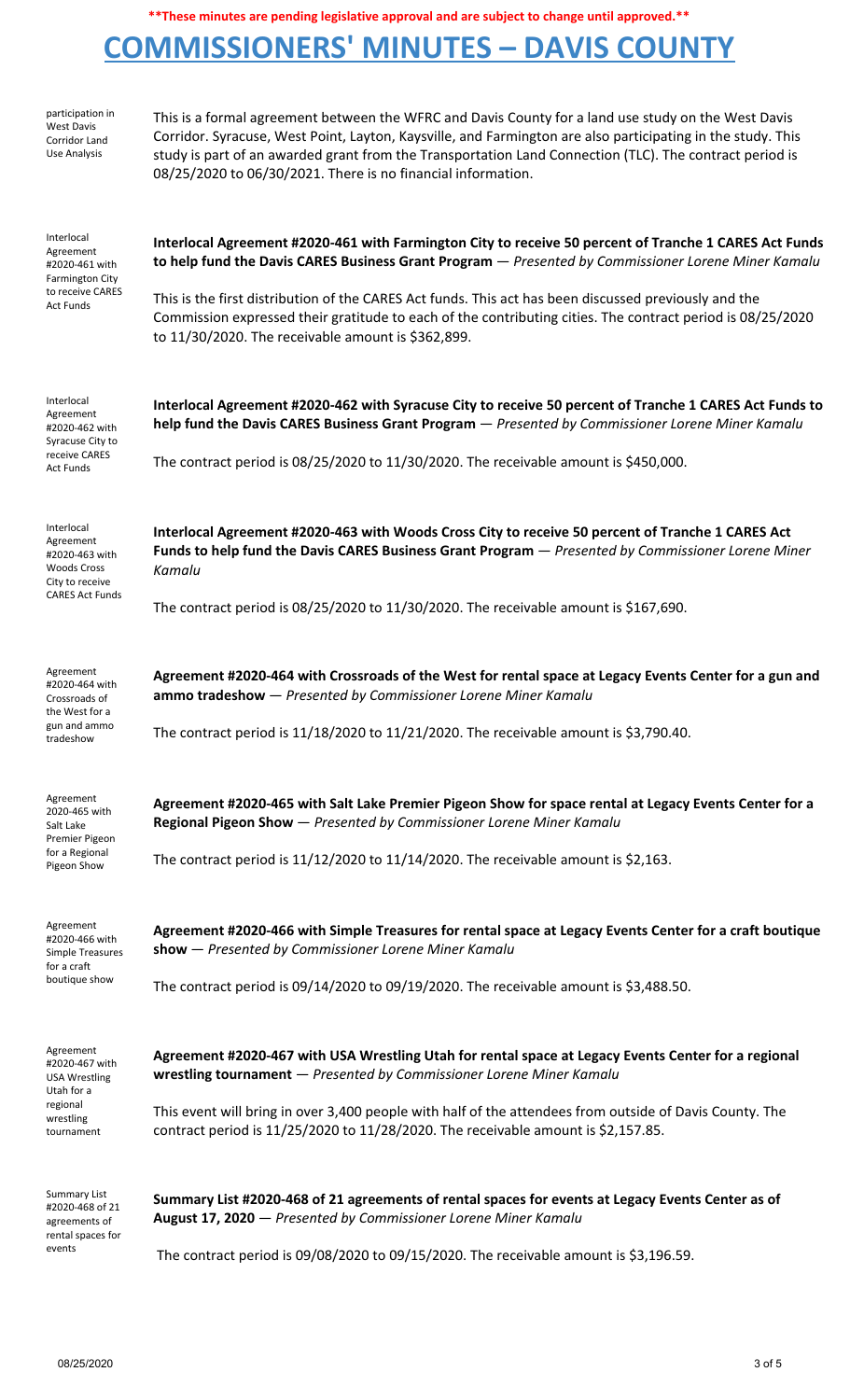## **COMMISSIONERS' MINUTES – DAVIS COUNTY**

Summary List #2020-469 of 18 agreements of rental spaces for events

**Summary List #2020-469 of 18 agreements of rental spaces for events at Legacy Events Center as of August 18, 2020** — *Presented by Commissioner Lorene Miner Kamalu*

The contract period is 08/10/2020 to 09/14/2020. The receivable amount is \$3,070.92.

Motion to Approve Agenda Items: Com. Elliott Seconded: Com. Kamalu All voted Aye

Commissioner Elliott moved to recess to Board of Equalization. Commissioner Kamalu seconded the motion. All voted Aye.

| <b>BOARD OF</b><br><b>EQUALIZATION</b> |                                                                                                                                                                                                                                                                                                                                                                                                                                                                      |
|----------------------------------------|----------------------------------------------------------------------------------------------------------------------------------------------------------------------------------------------------------------------------------------------------------------------------------------------------------------------------------------------------------------------------------------------------------------------------------------------------------------------|
| Property Tax<br>Register               | Property Tax Register matters were presented by Curtis Koch, Davis County Clerk/Auditor, as follows:                                                                                                                                                                                                                                                                                                                                                                 |
|                                        | Under Auditor adjustments is one recommend approve land and building value changes report<br>$\bullet$<br>totaling \$688,255, one recommend no change in value report, and one withdrawn appeal report.<br>Under Auditor corrections are five 2019 veteran tax abatements.<br>Under Assessor adjustments is a recommendation to deny a business penalty waiver request.<br>Under Assessor corrections are various Assessor initiated corrections totaling \$126,450. |

Motion to Approve: Com. Elliott Seconded: Com. Kamalu All voted Aye

Commissioner Elliott moved to reconvene Commission Meeting. Commissioner Kamalu seconded the motion. All voted Aye.

| <b>CONSENT ITEMS</b>   |                                |
|------------------------|--------------------------------|
| <b>Check Registers</b> | <b>Check Registers</b>         |
|                        | Check Registers were approved. |

Motion to Approve: Com. Elliott Seconded: Com. Kamalu All voted Aye

Indigent Hardship Abatement Register

#### **Indigent Hardship Register**

The Indigent Hardship Register was presented as follows:

Applicant 1, 2, and 3: motion to hold a hearing Applicant 4 and 5: motion to approve applications based on the Aug. 19, 2020 hearings Applicant 6 and 7: motion to deny applications based on the Aug. 19, 2020 hearings

> Motion to Approve Register as Presented: Com. Elliott Seconded: Com. Kamalu All voted Aye

Meeting

### Minutes **Meeting Minutes**

Meeting Minutes for a Work Session held on July 21, 2020, were presented for approval.